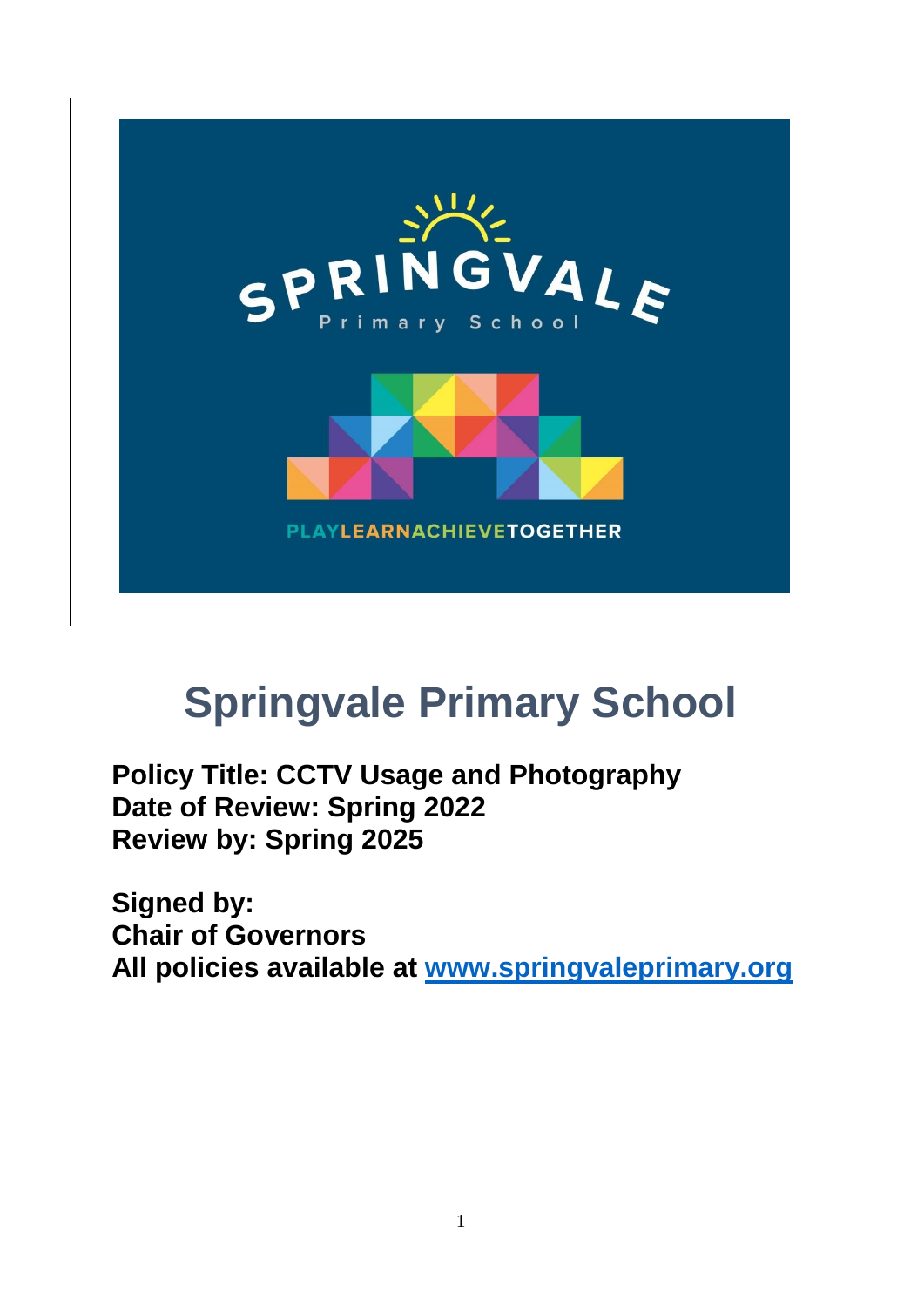# **CCTV USAGE AND PHOTOGRAPHY POLICY Spring 2022**



# **Introduction**

This policy has been formally adopted by the governors of Springvale Primary School.

# **Aims and Principles**

The policy is underpinned by the central aims of Springvale Primary and values held by the school community:

# **Aims of the school**

- Springvale is committed to promoting high standards of academic achievement for all learners in all subjects.
- As a school we will continue to develop and instil key life skills and values in our pupils.
- We will encourage positive relationships and communications between home, our community and the wider world.

In particular, Springvale School has an inclusive approach to our provision. Our aim is always to involve all our children and stakeholders in all areas of the curriculum and school life. In accordance with our **Disability Equality Scheme** we recognise that this may mean making special adaptations or arrangements from time to time for children with specific disabilities. We welcome the involvement of disabled adults in all areas of school life.

## **Background Information**

Springvale Primary School is a caring and open school, where parents, children, staff and the wider school community all know that their views and needs will be listened to, in both education and personal areas.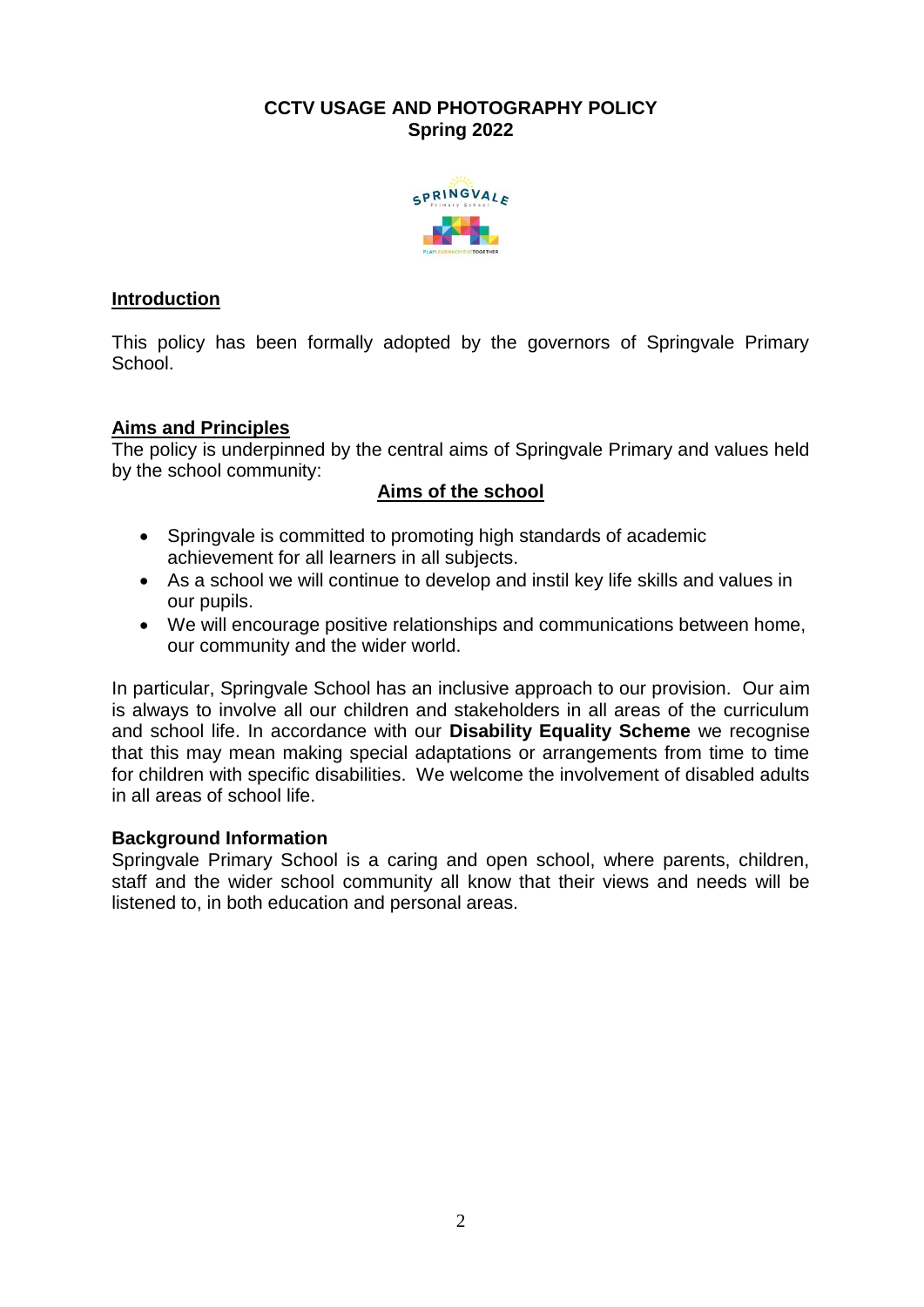# **1. Rationale**

This policy states the school's position on the photography and video recording of children in school. It aims to safeguard children and their families who may wish to photograph/record special events in school.

The policy is written to;

- Protect the rights of children and their parents/carers
- Outline the responsibility of parents who wish to photograph or record events in school
- Protect the rights of parents of children who may be photographed or videoed at school events by others

The school community will photograph and video children for its own assessment and display purposes when different activities take place throughout the year. Parents receive a general letter and information explaining this when their child enters school. Parents may refuse in writing to allow their child to be photographed or videoed. Children have a 'Media Release Consent' (see Appendix A) form that captures parental acceptance of this policy. If you would like an extra copy of this form (for reference or to change your preferences) please contact the school office. Parents may change their mind on their decision at any time but they must do so by completing and signing the form.

Videos and photographs may be used by teachers for learning displays, resources or lesson content. They may also be used on the school website [www.springvaleprimary.org](http://www.springvaleprimary.org/) corridor displays or on the school's Twitter feed @SpringvalePS.

# **2. Photographing events in school:**

Parents may take photographs and video events in school where these are for their own family's use only. We urge parents to only share images on social media if it contains their child either alone or with children whose parents have given their permission before posting the images. This section of the policy is read out at school events where parents are present.

If, for any reason, a child's parents/carers ask that we do not allow any photography to take place at an event including their child, then the school may offer to photograph the child alone in order, for example, to show a special costume. There would be an appropriate charge for the photograph covering only the cost to the school. These photographs would be optional and would only be sold to the family of the child in the picture.

If you would not like your child to be involved in group or class photos, please let your child's teacher and the school office know as soon as possible.

# **3. CCTV in school**

The school has 16 cameras at strategic locations throughout school with a live feed to the school office. The purpose of the CCTV is to:

- Improve site security
- Improve the safety and behaviour of pupils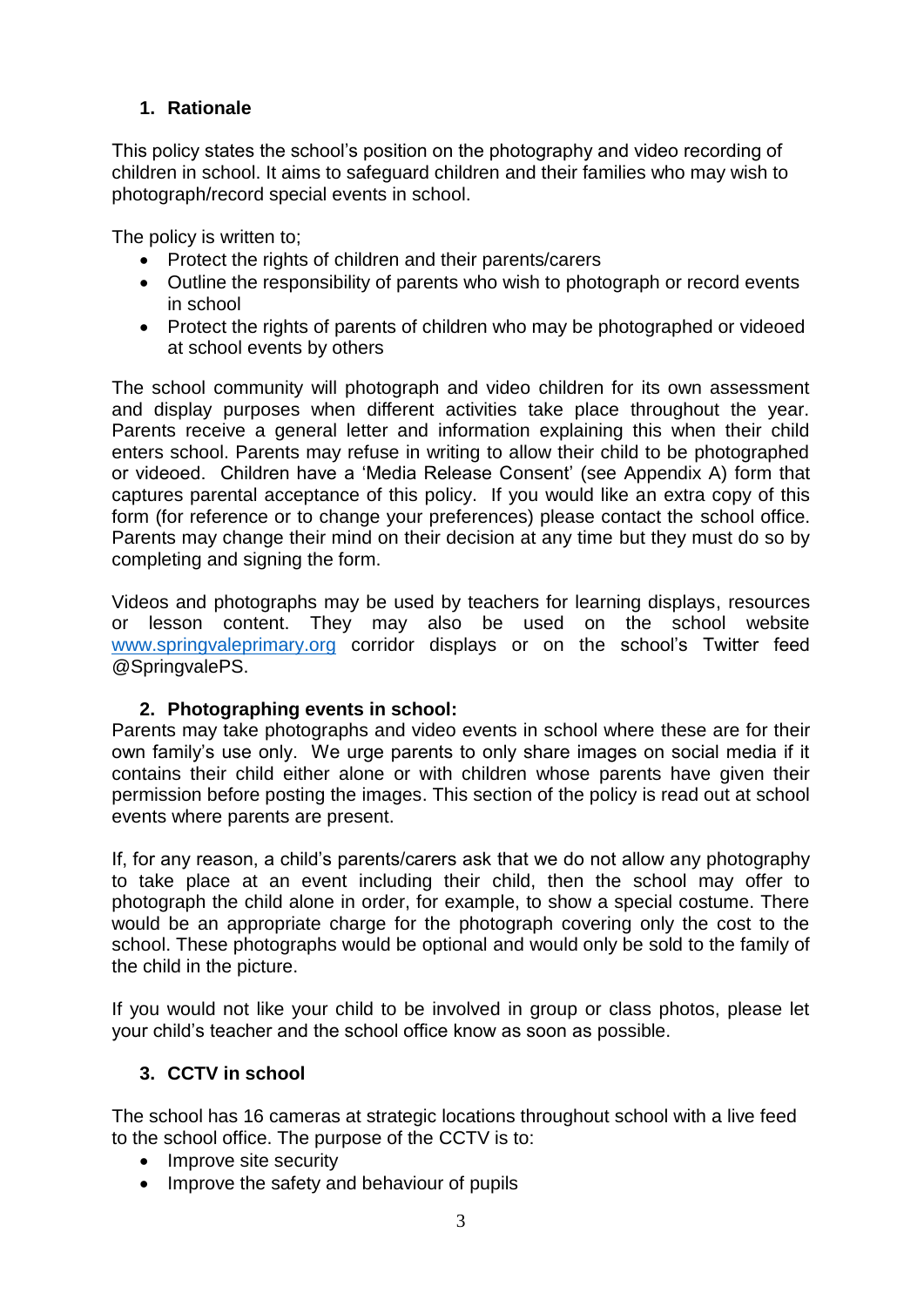Allow us to review any incidents accurately and ensure that related policies (Health and Safety Policy or Behaviour Policy, for example) are applied consistently

# **4. Protocol for the Use of CCTV in School**

- Footage is recorded in four-weekly periods.
- It is not automatically stored but any important footage (e.g showing a breakin at the school or a significant behaviour incident) will be stored until it has been appropriately relayed to the police, parents of pupils etc.
- Cameras are not placed in areas that are used as toilets or changing rooms.
- Live footage is only visible in the school office where a monitor shows all cameras in the school.
- Any recorded footage from the cameras can only be accessed through the school office.
- It can only be accessed by senior staff who have appropriate safeguarding checks and training.
- The school may use footage from the CCTV cameras to share with parents or pupils following an incident of concern.
- Where the footage includes other pupils, we will contact their parents to seek permission to show the footage to the parents of the child involved. Where this permission is not secured, we will not show the footage but will relay what can be seen verbally to parents.
- No additional copies of recordings involving children would be made without parental permission.
- Any additional copies of recordings made to share with parents would have to be logged with the dates and times of the incident clearly shown.